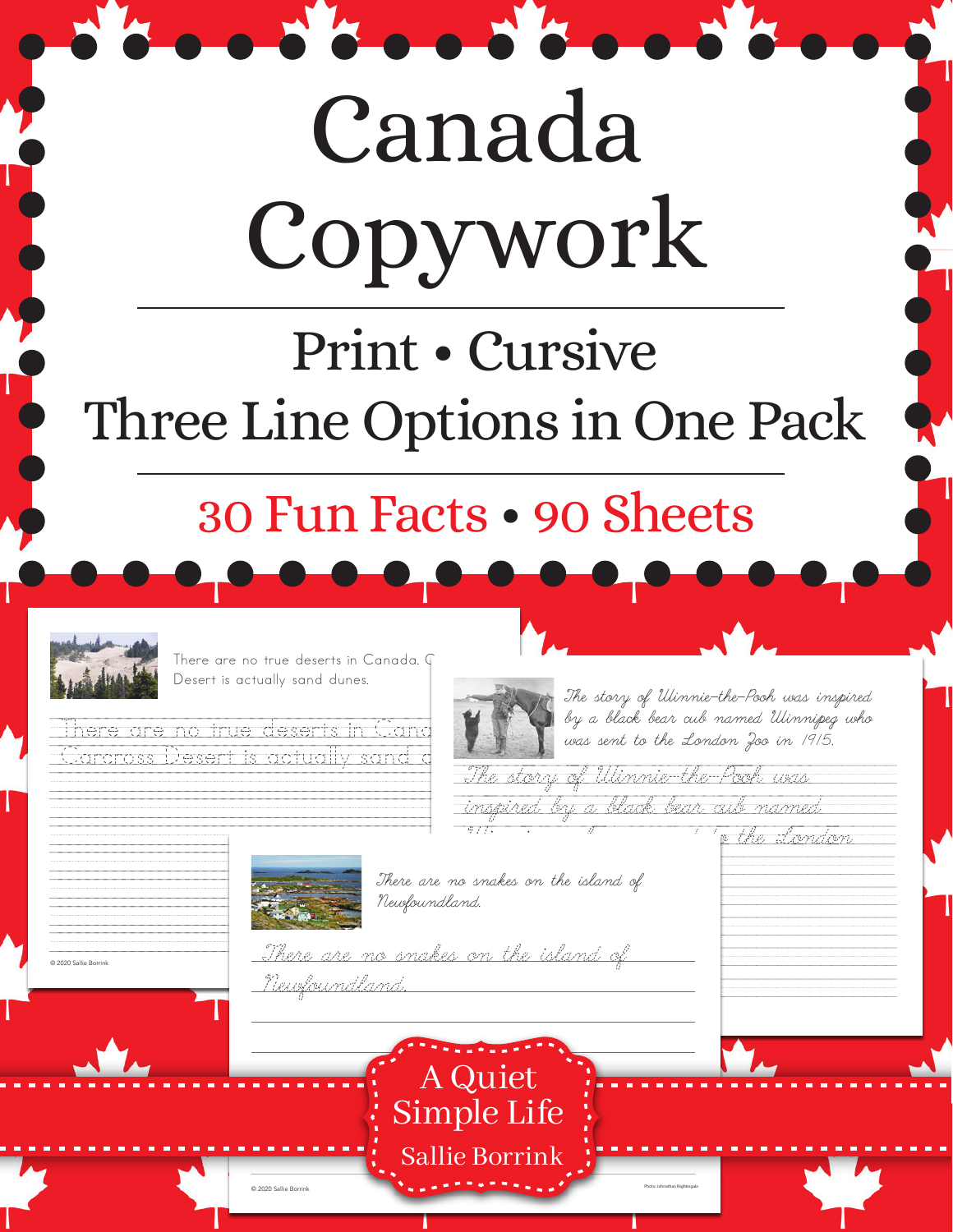

#### Thank You!

Thank you for purchasing this product. I hope you enjoy it!

#### Terms of Use

The Terms of Use are located at sallieborrink.com/digital-products-terms-of-use

Permission is granted only for usage as outlined on the current Terms of Use page, which is updated as needed by law. Feel free to contact me if you have questions about the Terms of Use. I wil be happy to discuss them with you.

#### Contact Me

Email: Sallie@SallieBorrink.com Website: SallieBorrink.com Shop: SallieBorrink.com/shop Pinterest Boards: pinterest.com/sallieborrink

#### Graphics Credits

Images and Clip Art: SallieBorrink.com, Dreamstime.com, commons.wikipedia.org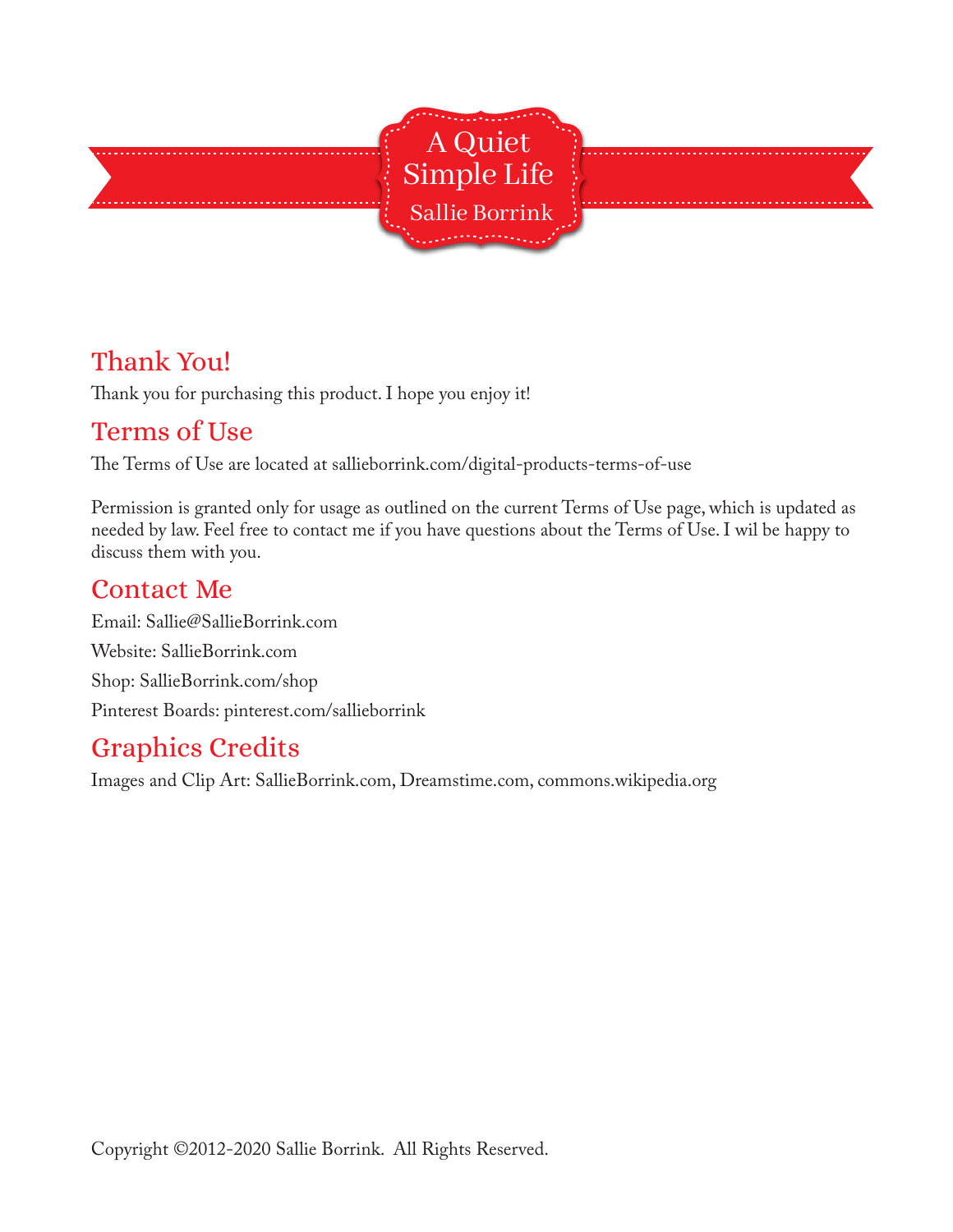

There are no true deserts in Canada. Can Desert is actually sand dunes.

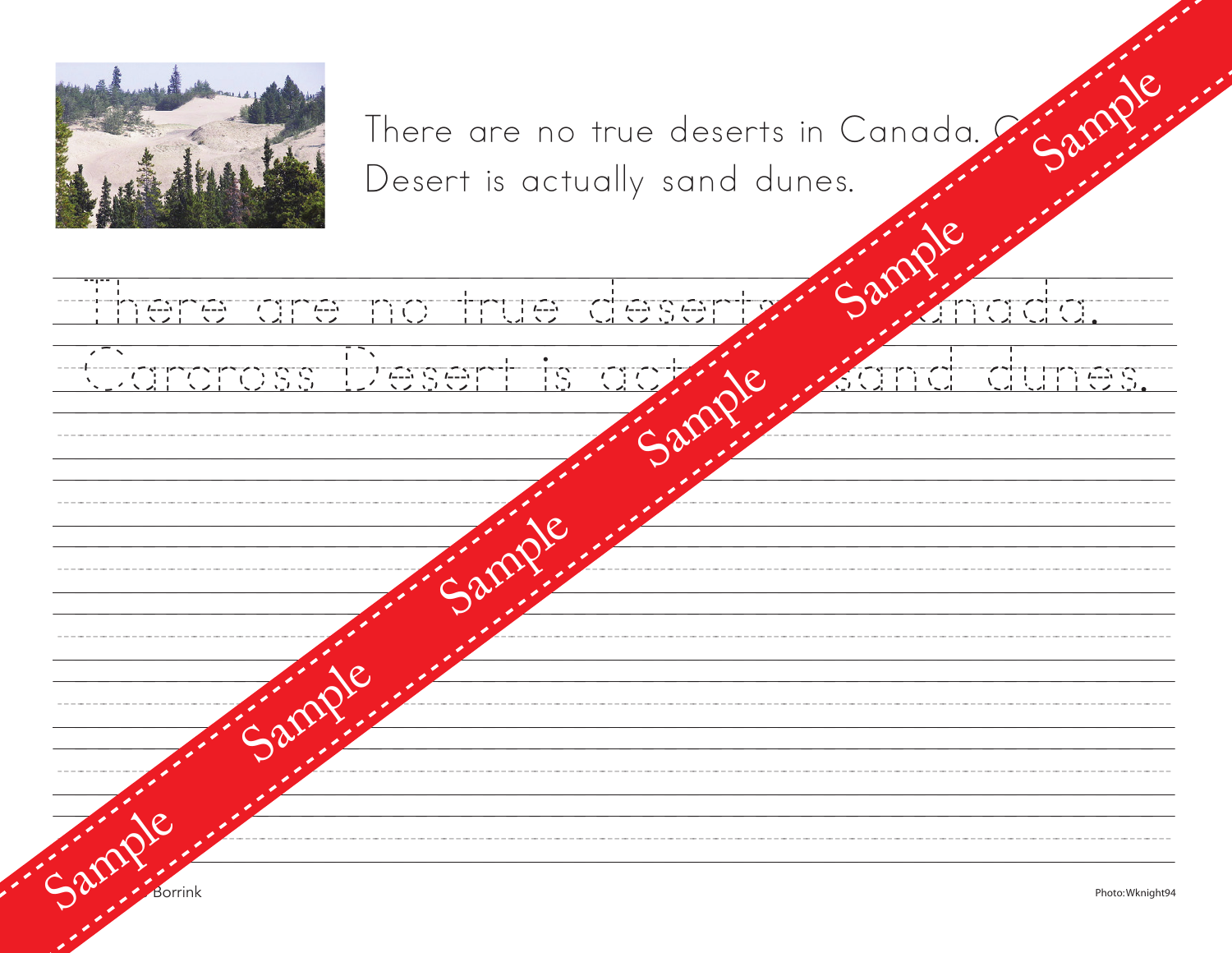

|                      | The story of Ulinnie-the-Poch was inspiring |
|----------------------|---------------------------------------------|
|                      |                                             |
|                      | was sent to the London 200 in.              |
|                      | The story of Utimmie-the-P                  |
|                      |                                             |
|                      | <u>inspired by a black bear</u>             |
| - Utimmipeg who was  | the Sandan                                  |
|                      |                                             |
| <u>giove in 1915</u> |                                             |
|                      |                                             |
|                      |                                             |
|                      |                                             |
|                      |                                             |
|                      |                                             |
|                      |                                             |
|                      |                                             |